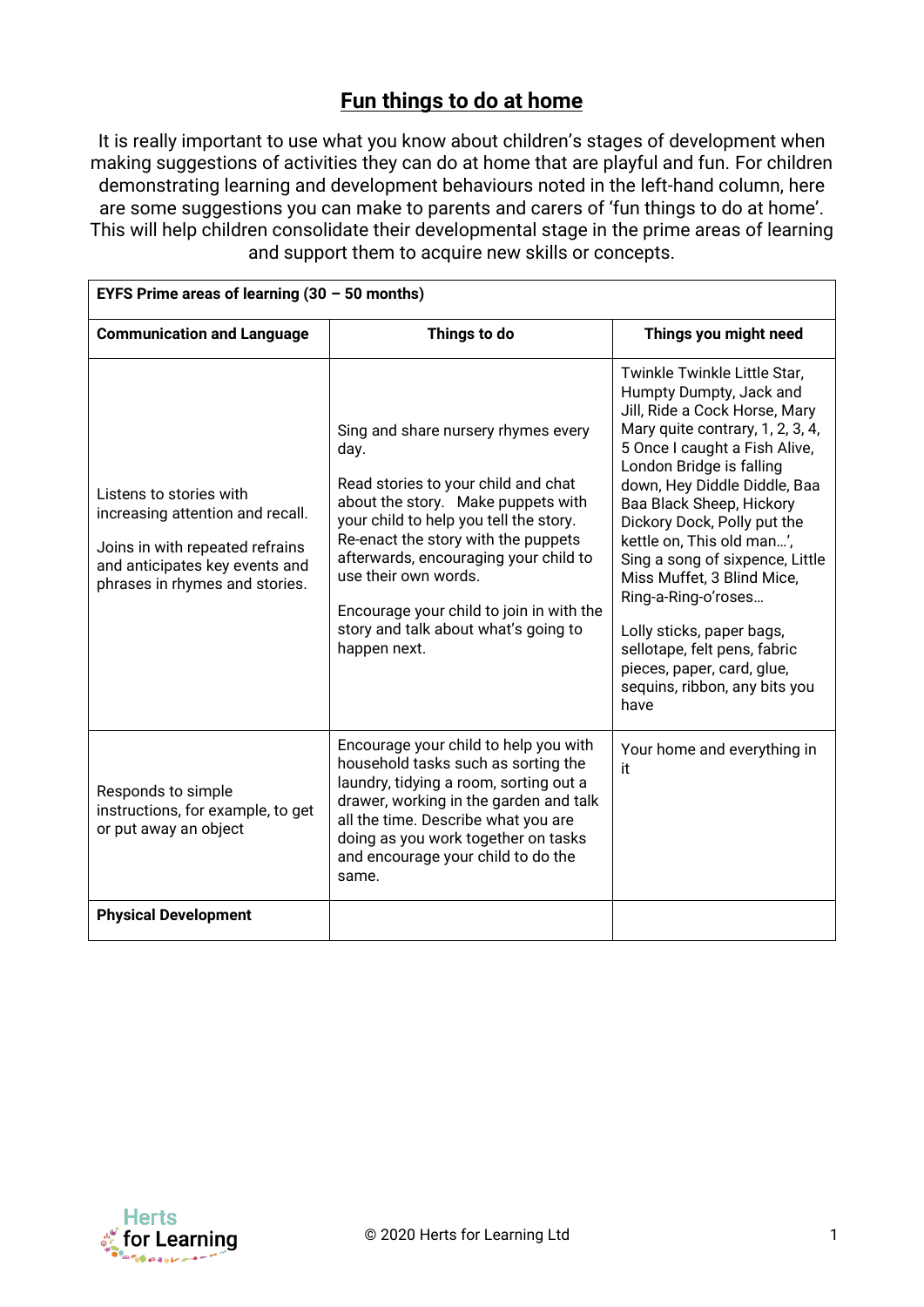| Moves freely and with pleasure<br>and confidence in a range of<br>ways, such as slithering,<br>shuffling, rolling, crawling,<br>walking, running, jumping,<br>skipping, sliding and hopping. | Make an obstacle course using<br>cushions, chairs, clothes airers,<br>duvets, blankets, pillows and<br>encourage your child to move around,<br>over, under, between, in different<br>ways. Save the more energetic ones<br>for outdoors.<br>Put number labels on them the items<br>to add maths to the activity and<br>encourage your child to move around<br>the items in order<br>For a Springtime activity, hop like a<br>rabbit, jump like a frog, skip like a lamb<br>and so on. You could make symbols to<br>hold up and each time you swap them,<br>your child has to do a different action.<br>Consider swapping roles and you do<br>the actions. | Cushions, chairs, small<br>tables, clothes airers, stools,<br>pillows etc<br>Home-made number<br>cards/labels                                                    |
|----------------------------------------------------------------------------------------------------------------------------------------------------------------------------------------------|-----------------------------------------------------------------------------------------------------------------------------------------------------------------------------------------------------------------------------------------------------------------------------------------------------------------------------------------------------------------------------------------------------------------------------------------------------------------------------------------------------------------------------------------------------------------------------------------------------------------------------------------------------------|------------------------------------------------------------------------------------------------------------------------------------------------------------------|
| Uses one-handed tools and<br>equipment                                                                                                                                                       | Use child scissors to cut different<br>materials, cards, paper, greaseproof<br>paper, tissues, kitchen roll, cardboard<br>tubes, foil, straws<br>Use child scissors, child knives or<br>kitchen utensils to help prepare food<br>for meals such as chopping, grating,<br>slicing, snipping vegetables,, fruit,<br>cheese, and herbs<br>Make an egg-shaped book, stapling it<br>to form a binding. Make each page<br>into an Easter or Spring celebration of<br>things you can see or find out about,<br>for example eggs, lambs, new flowers,<br>buds on trees and bushes, sunshine<br>and so on.                                                         | Safe scissors, materials: card,<br>paper, greaseproof paper,<br>tissues, kitchen roll, card<br>tubes, straws<br>Safe knives, graters, safe<br>vegetable peelers, |
| Observes the effects of activity<br>on their bodies                                                                                                                                          | Play 'Simon Says'. Encourage your<br>child to move vigorously then talk<br>about how they feel (puffed out,<br>breathing deeply, heart moving fast,<br>feeling hot). Then as they calm down,<br>talk about the changes that are<br>happening to them.                                                                                                                                                                                                                                                                                                                                                                                                     | Lots of energy!                                                                                                                                                  |
| <b>Personal Social and Emotional</b><br><b>Development</b>                                                                                                                                   |                                                                                                                                                                                                                                                                                                                                                                                                                                                                                                                                                                                                                                                           |                                                                                                                                                                  |